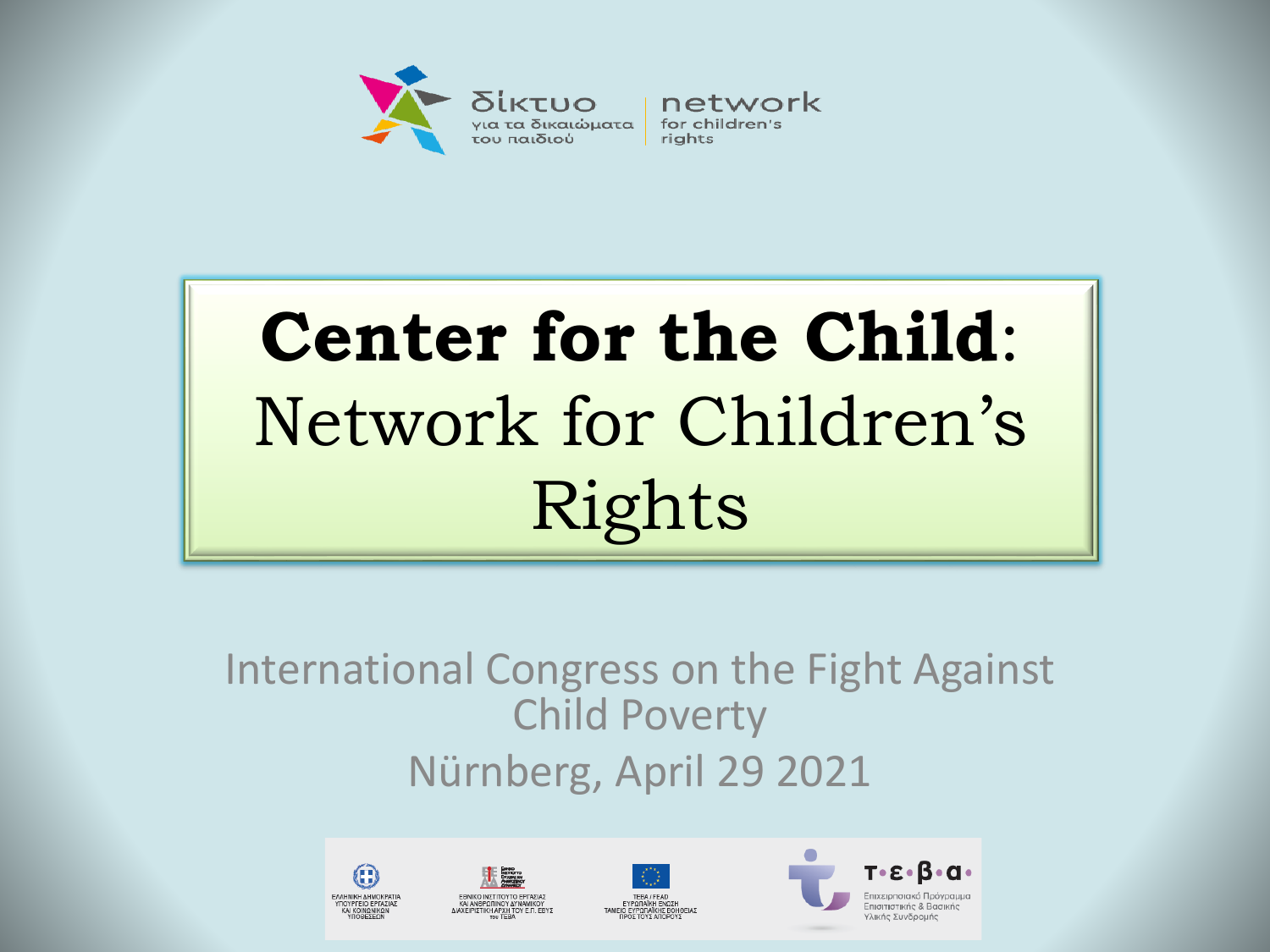The Network for Children's Rights is a non-profit organization that aims to raise awareness, promote and defend the rights of the child, as set out in the UN Convention on the Rights of the Child (1989). Since 2004, it organizes educational programs and socio-cultural activities that concern and promote the rights of the child.

The Network for the Rights of the Child is a partner of the FEAD- Social Partnership "Athens - Capital of Solidarity", which is coordinated by the Municipality of Athens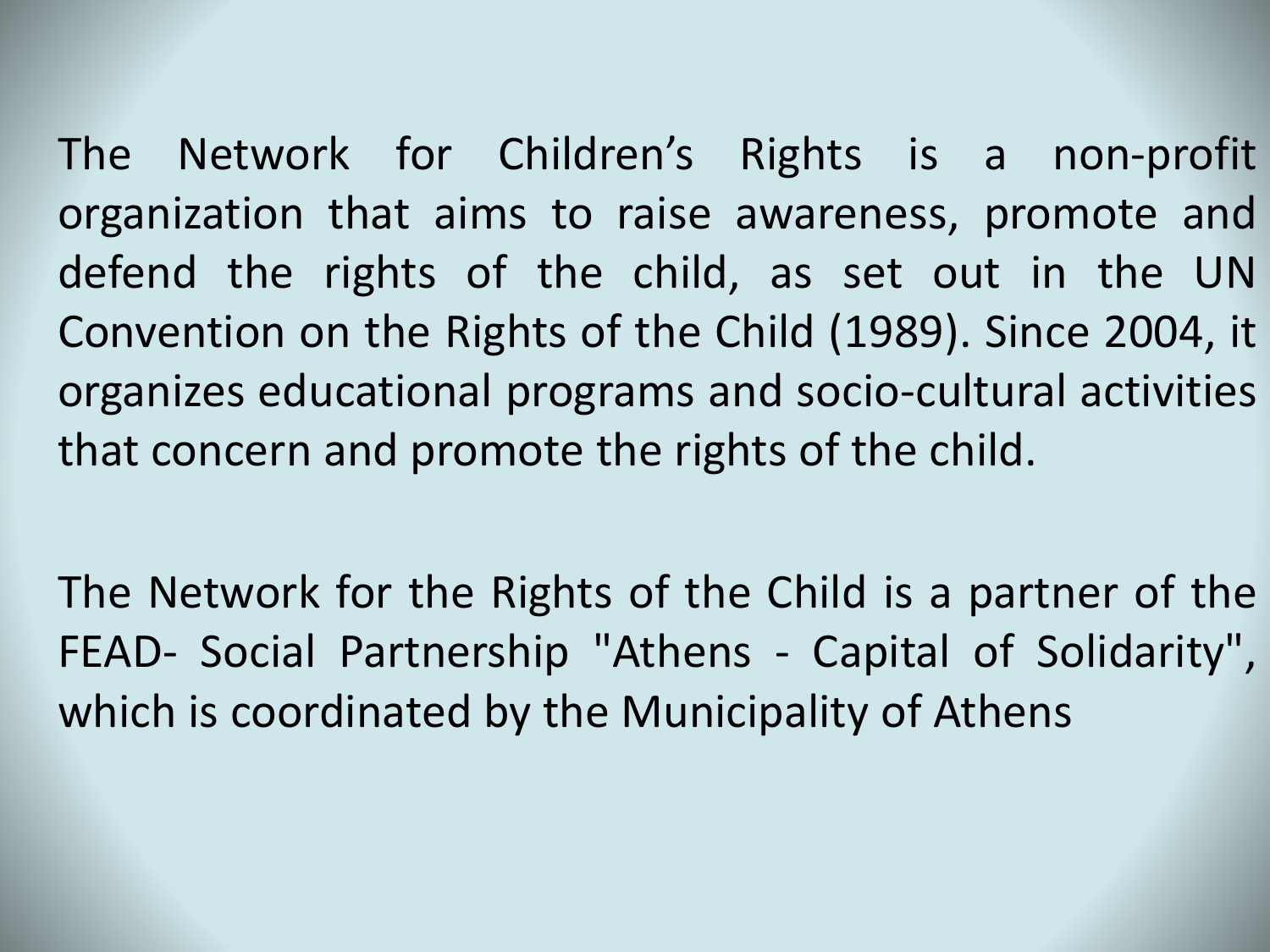# Center for the Child

- $\triangleright$  The approach for the provision of services was based on the model of *One Stop Shop*, with emphasis on children and their families
- $\triangleright$  The aim was, in addition to providing well-designed activities for children, to carry out *intervention* at the family level
- The idea behind this project is that *children's health and future* is directly linked to the family environment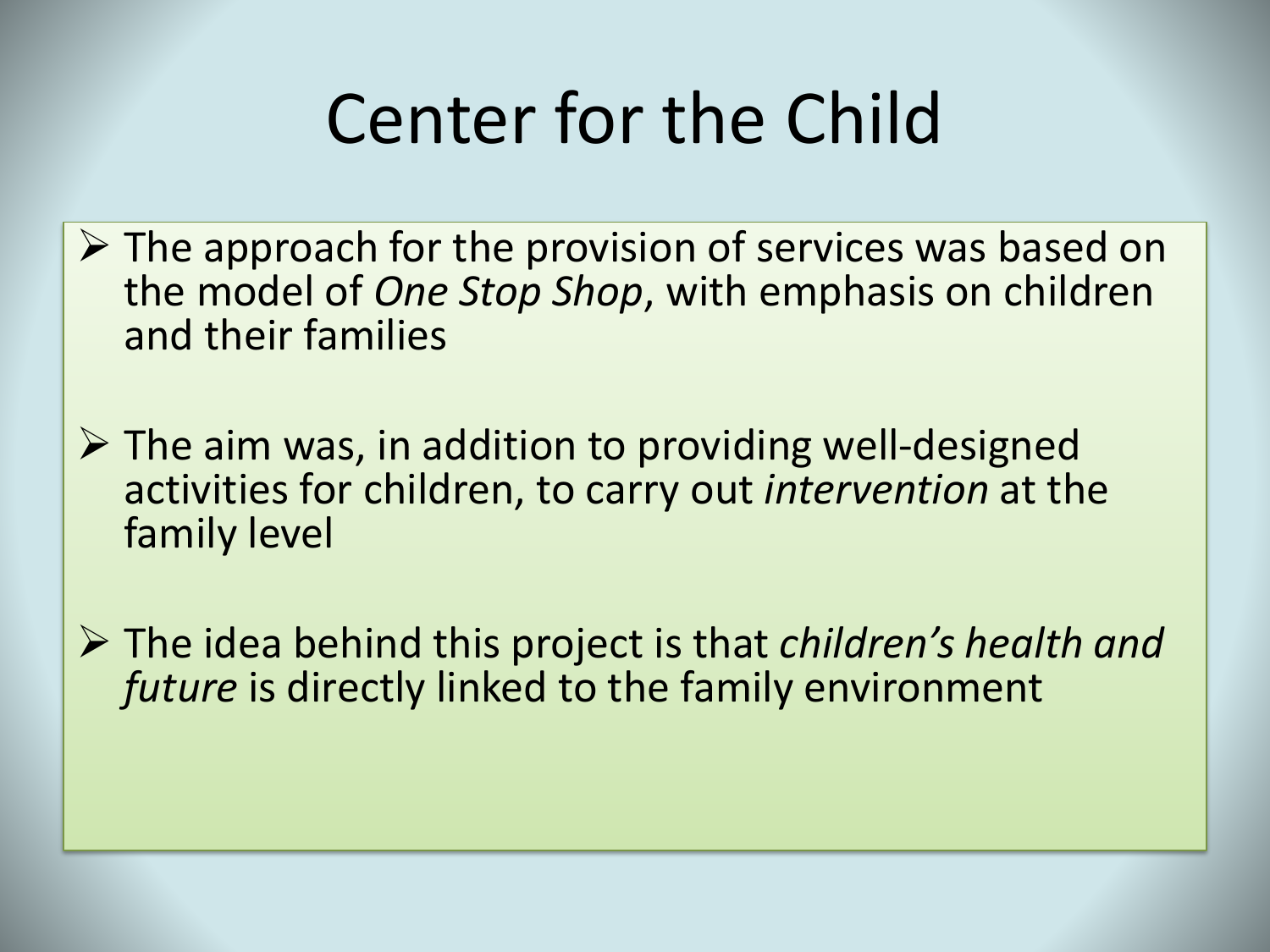### Our Innovations

- $\triangleright$  Provision of services according to the standard of "One Stop Shop"
- $\triangleright$  Holistic approach of each case from many different specialties
- $\triangleright$  Responding to problematic situations with multiple dimensions
- $\triangleright$  Empowerment of child and family / individuals
- $\triangleright$  Raise awareness and Defending the Children's Rights
- $\triangleright$  Collaboration with the Community (cooperation with School Units,Associations, NGOs, etc.) and specialized staff
- $\triangleright$  Point of Reference for the Municipality of Athens and its population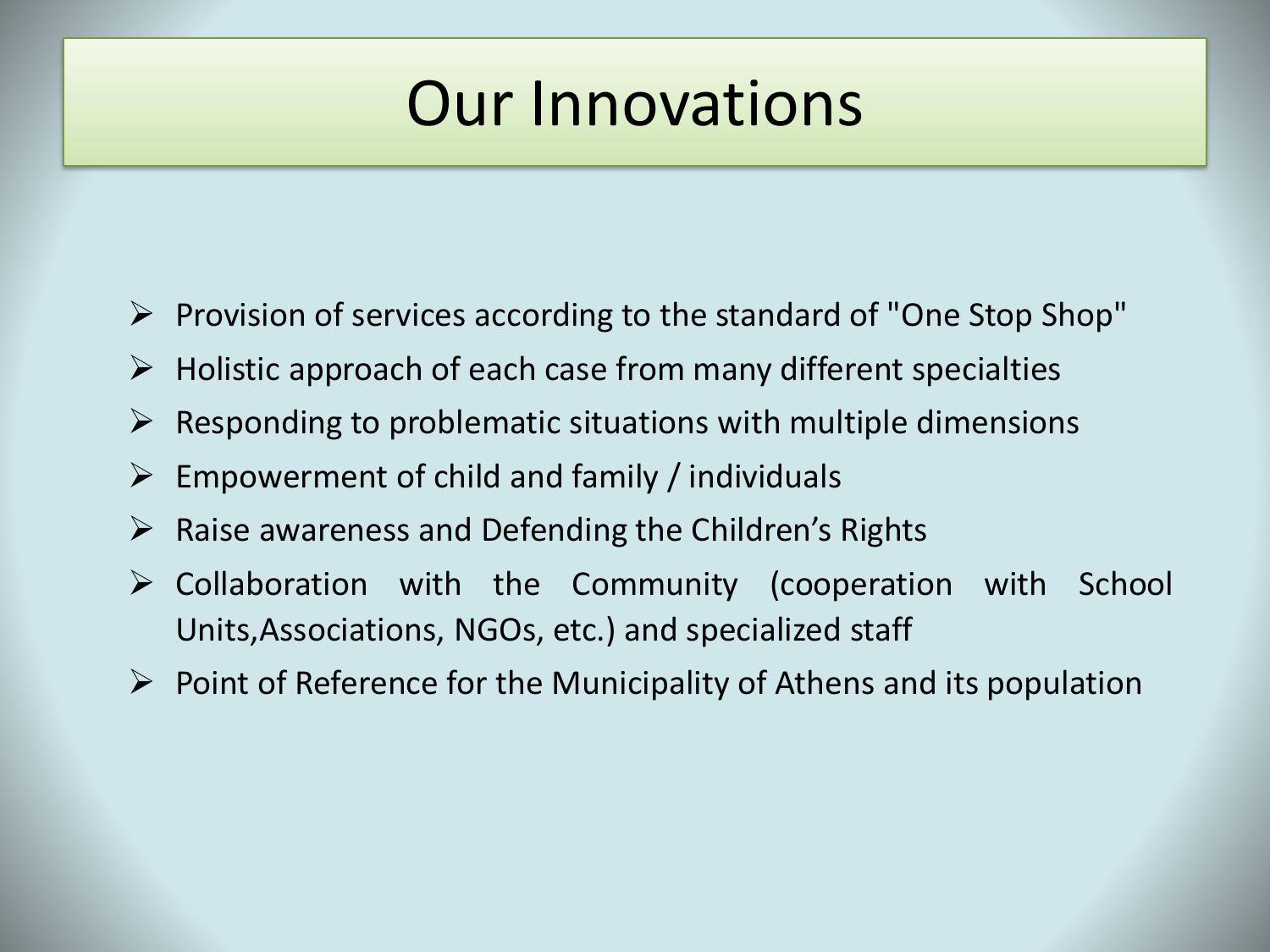### 2 Categories of Beneficiaries

#### Children & Adolescents

### Adult family members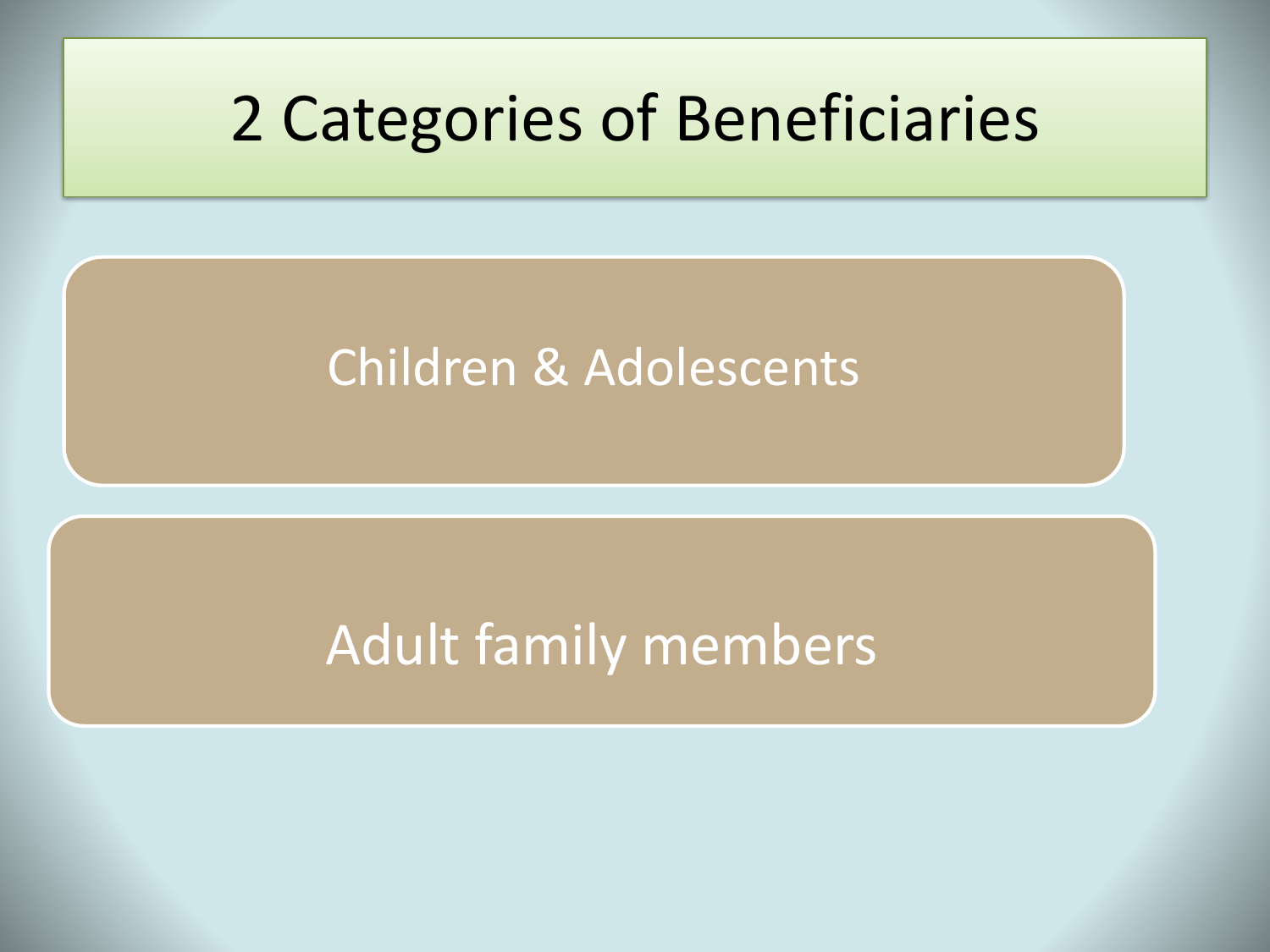### Children & Adolescents

#### **≻Services**

- Thematic creative and educational workshops, film screenings, outdoor activities lending children's library with books and toys
- Services from a child psychologist & speech therapist
- Support in Greek and English courses and special educational individual program for children with learning difficulties
- Creative activities by a teacher and a special educator
- Children Group
- Adolescent Groups (enhancement of emotional intelligence, cultivation of individual skills, improvement of the quality of adolescents' relationships, preparation for early adulthood).
- Child Psychosocial Development Groups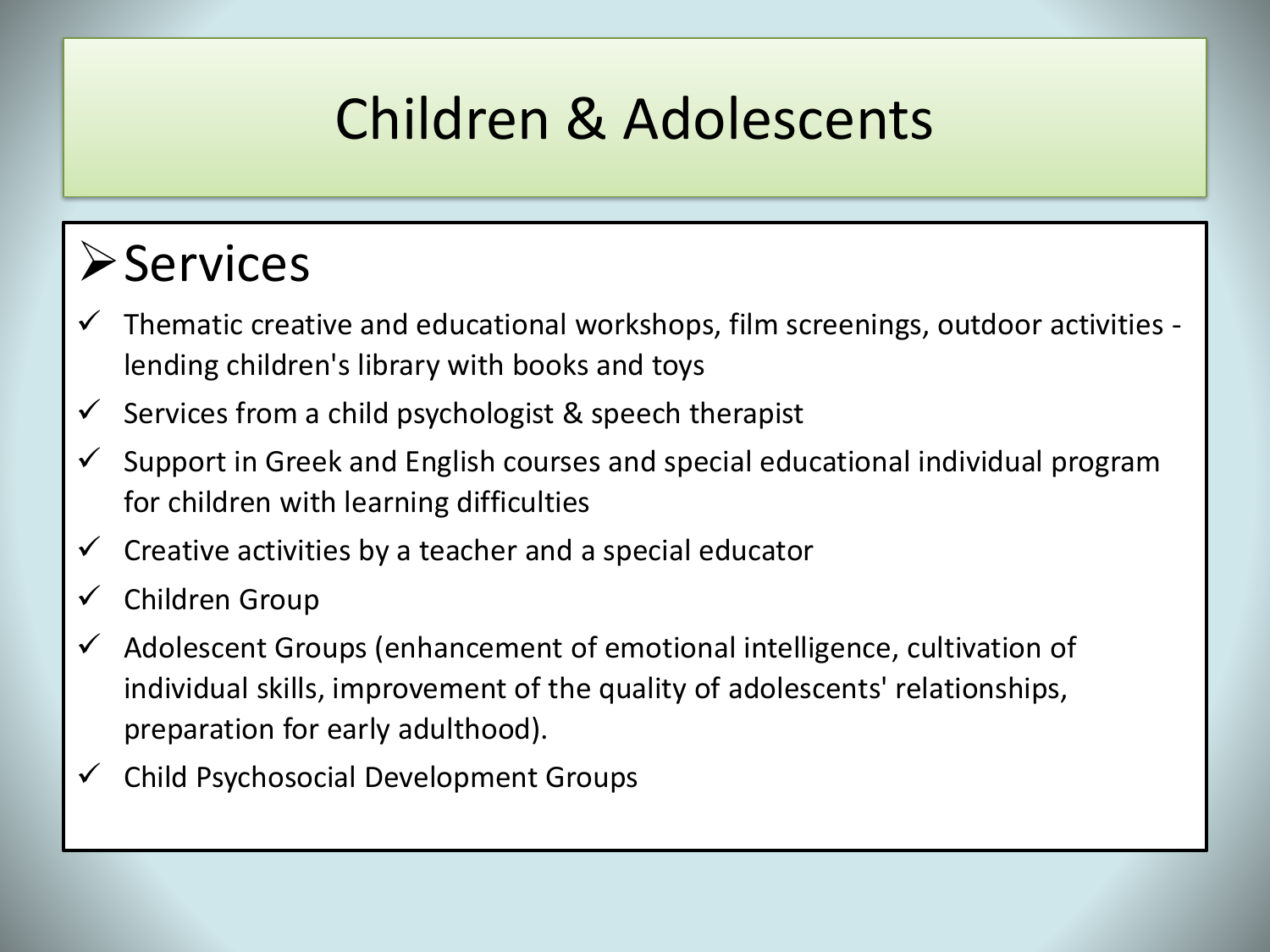## Adult family members

#### **≻Services**

- First reception services, psychosocial counseling and referral to Services, inside or outside Single-Entry Point(SEP)
- Individual psychological support
- Job counseling and assistance in the process of seeking help
- Family budget management consulting and assistance
- Parental groups
- Experiential Learning Seminars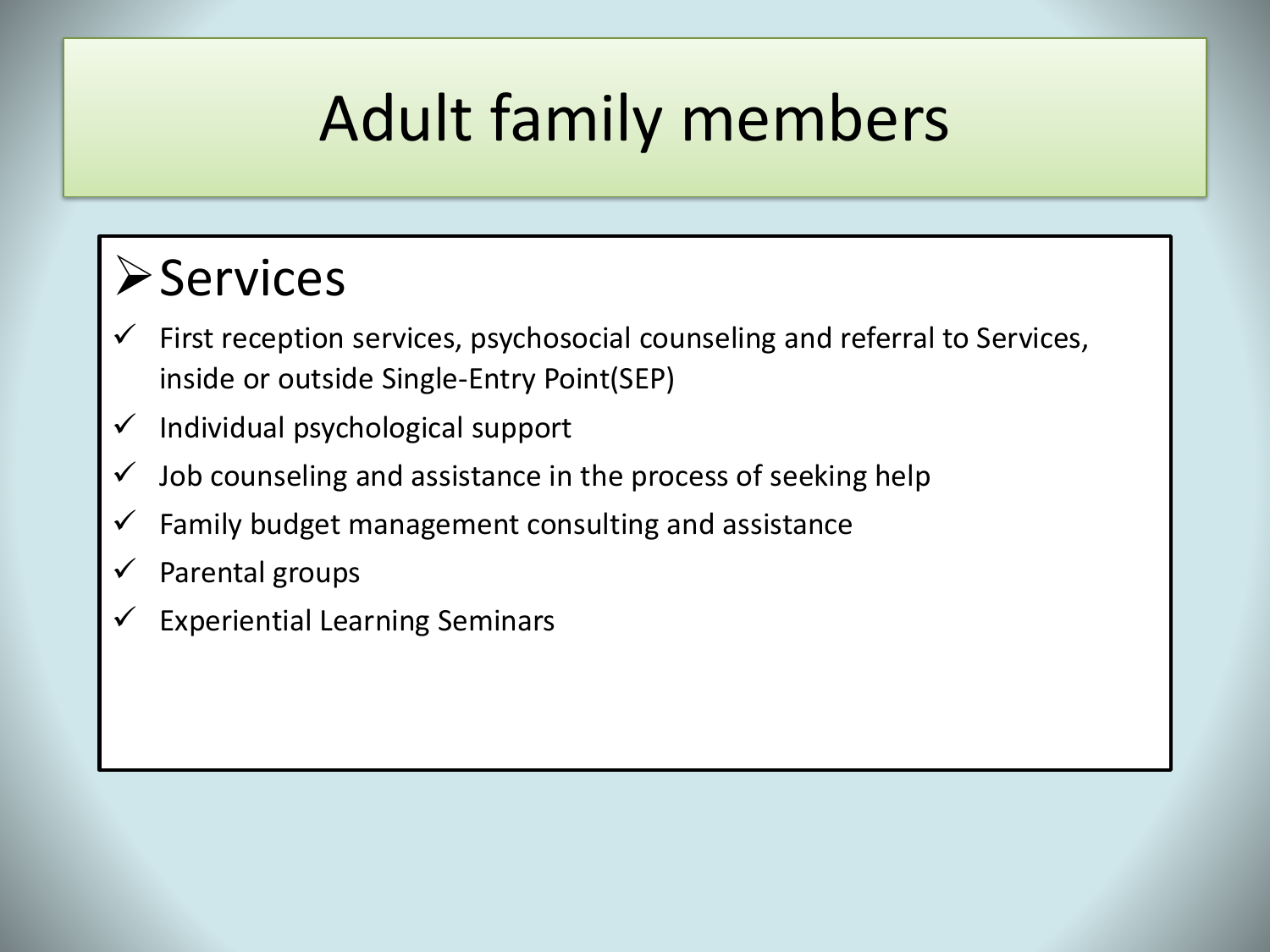### Center for the Child

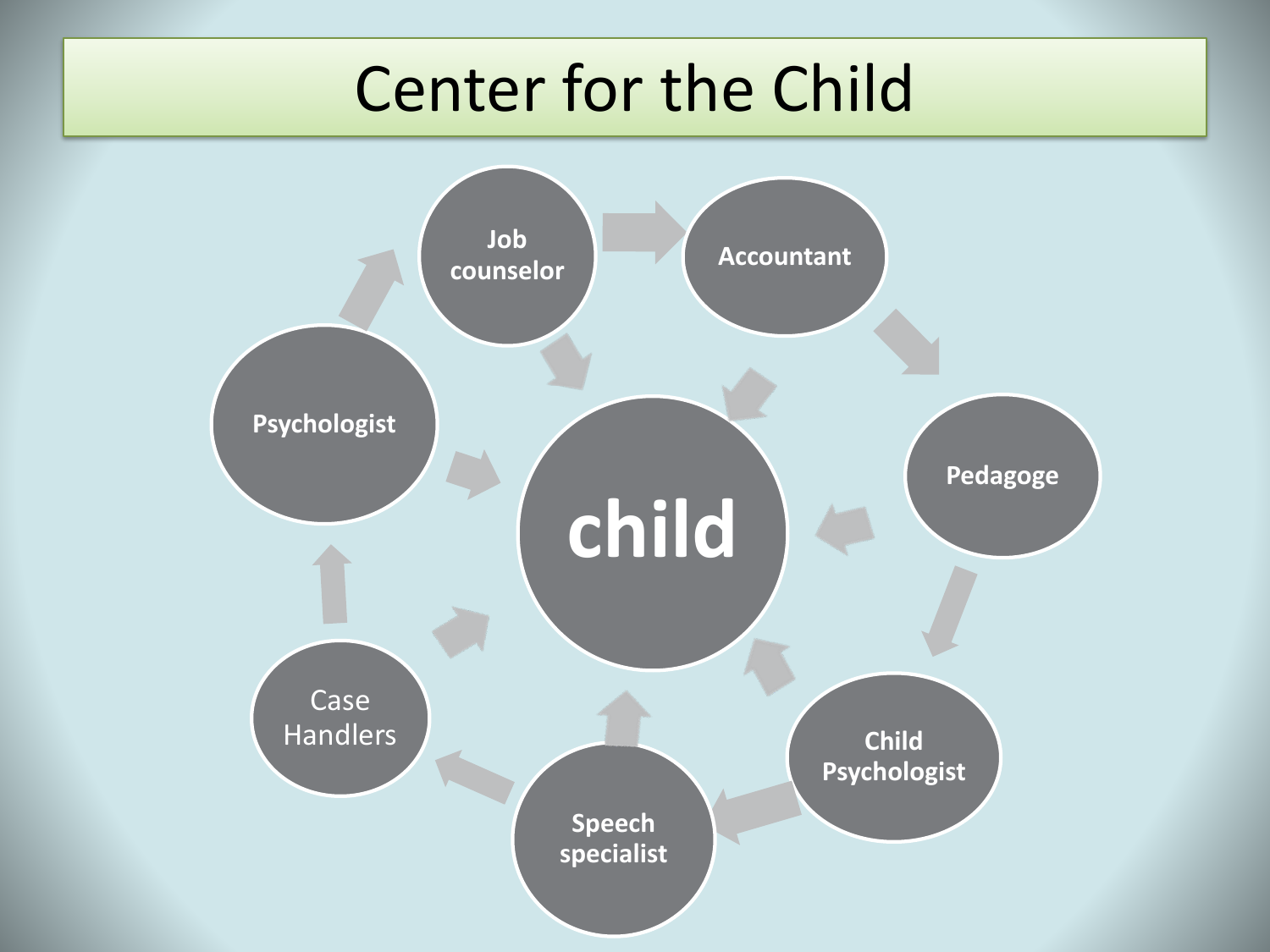#### The **Educational programs**  included 4 topics and more specifically: special learning support, group learning support, school readiness and foreign language (English).

The thematic **workshops** had duration of 1 to 2 weeks. The topics and activities were designed according to the time period and the interests of the children.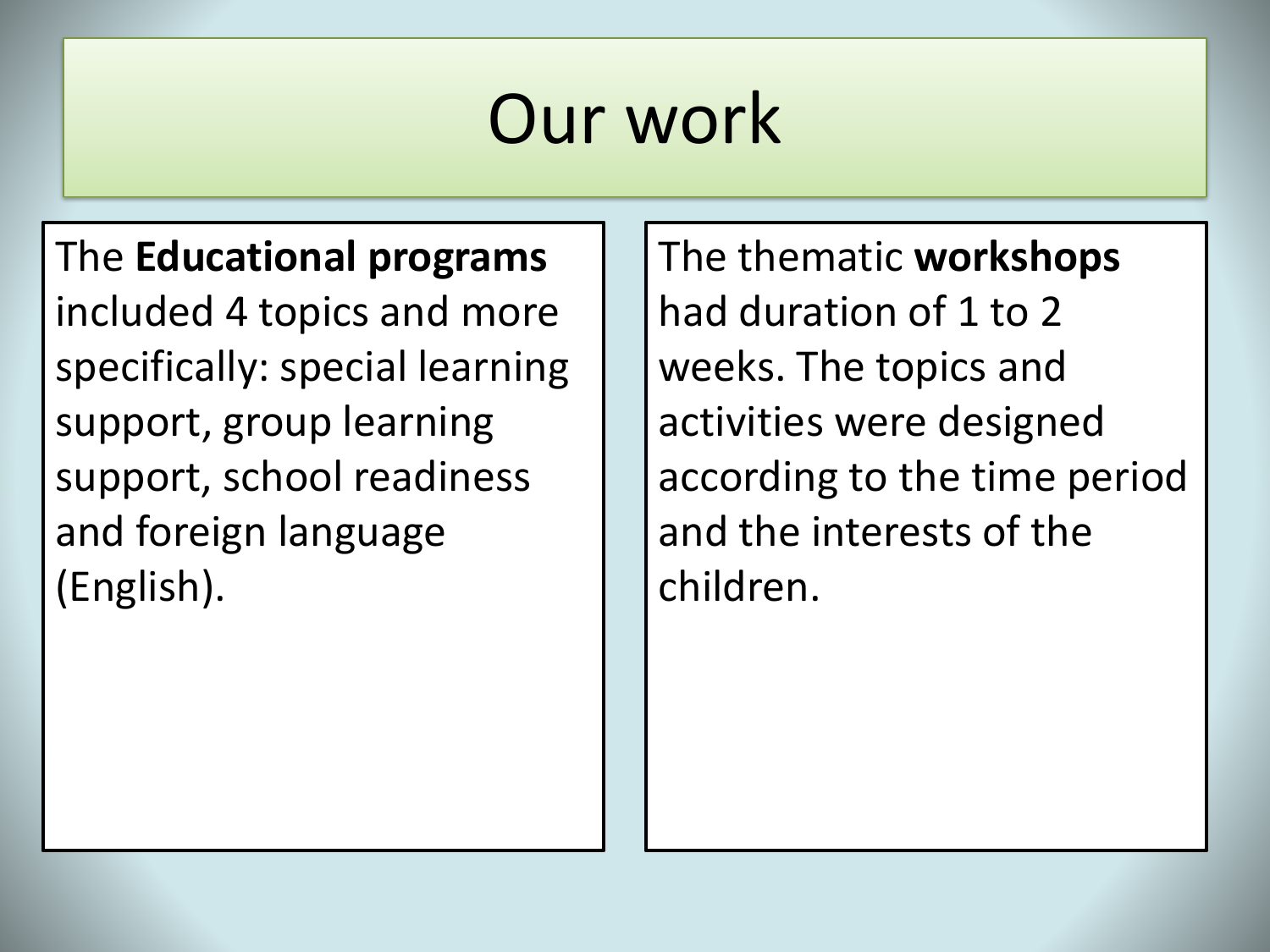#### **Individual Psychosocial Counseling for Children & Family**

The service was provided by the child psychologist and the speech therapist.

#### **Child & Adolescents groups**.

Group meetings aimed at enhancing emotional intelligence, developing and evolving psychosocial and communication skills.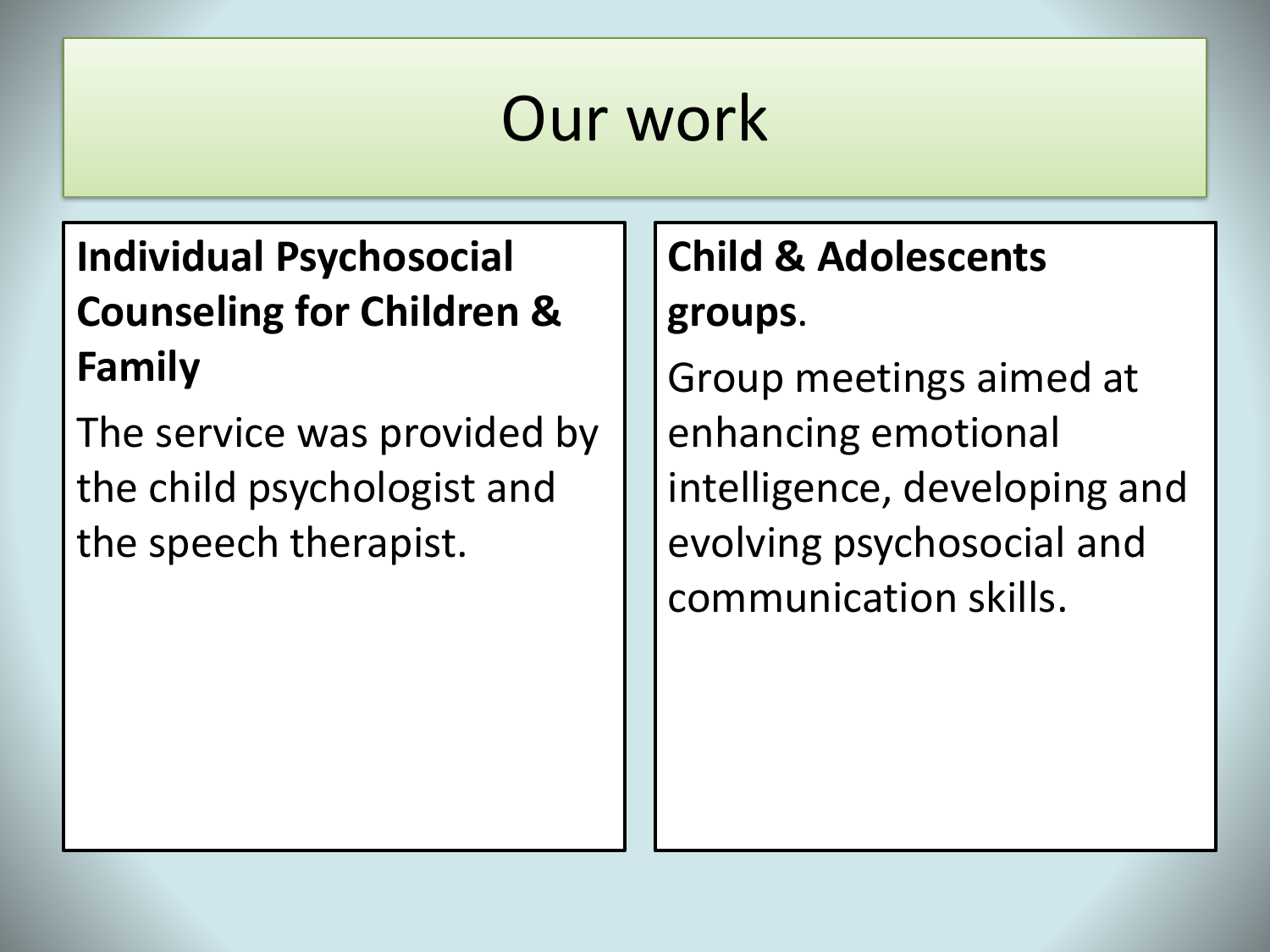#### **Individual Psychosocial Counseling**

The service was provided by the case handlers and the psychologist.

#### **Parent Groups.**

Group meetings on parenting education, parental selfawareness and self-care and the dimensions of school bullying.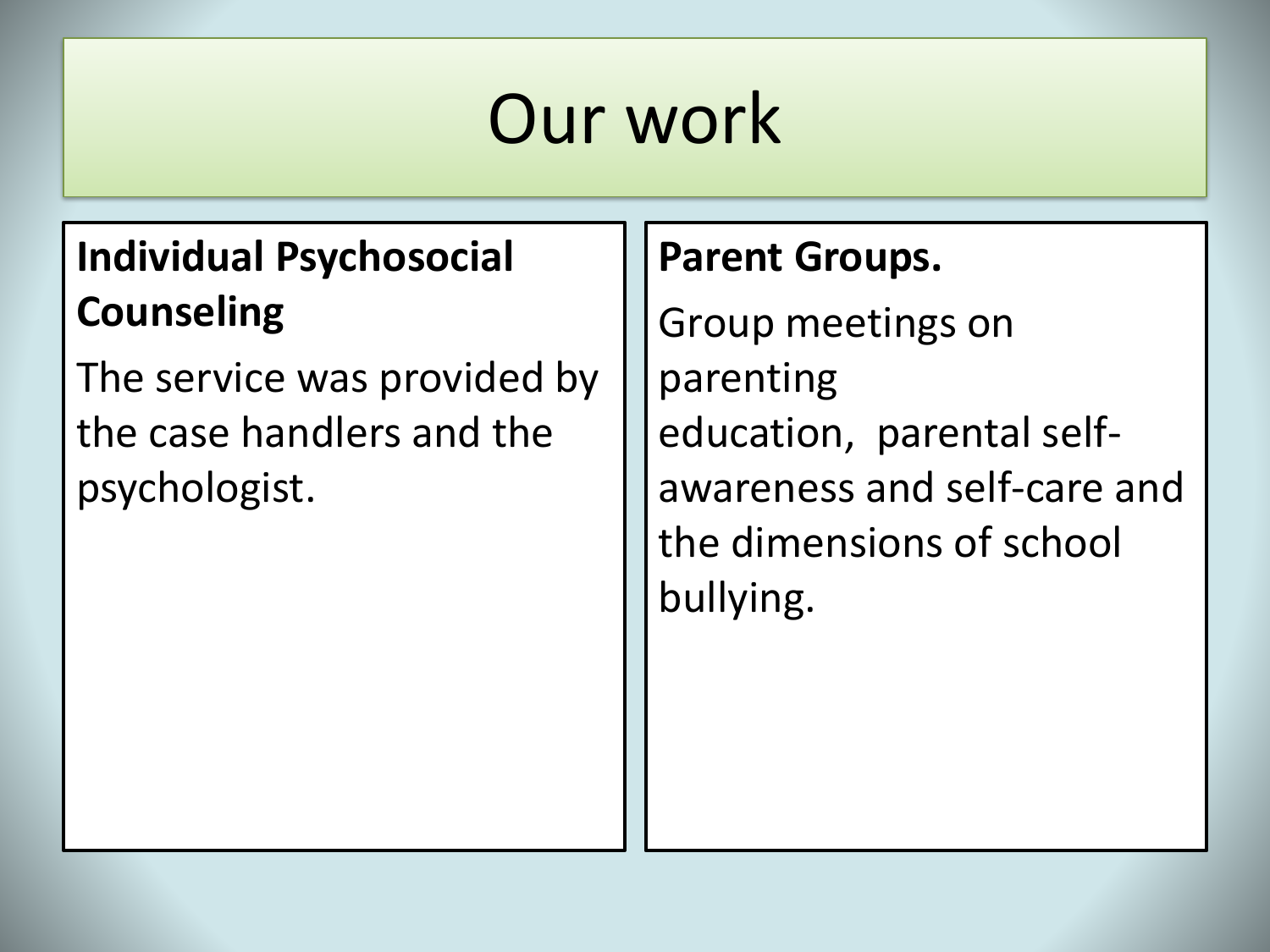#### **Job Counseling**

The service was provided by a job counselor. The sessions provided advice and practical assistance aimed at empowering the beneficiaries in the job search process.

#### **Family Budget Management**

The service was provided by an accountant providing advice on managing the family budget as well as practical assistance where necessary (debt settlements, applications for benefits etc.)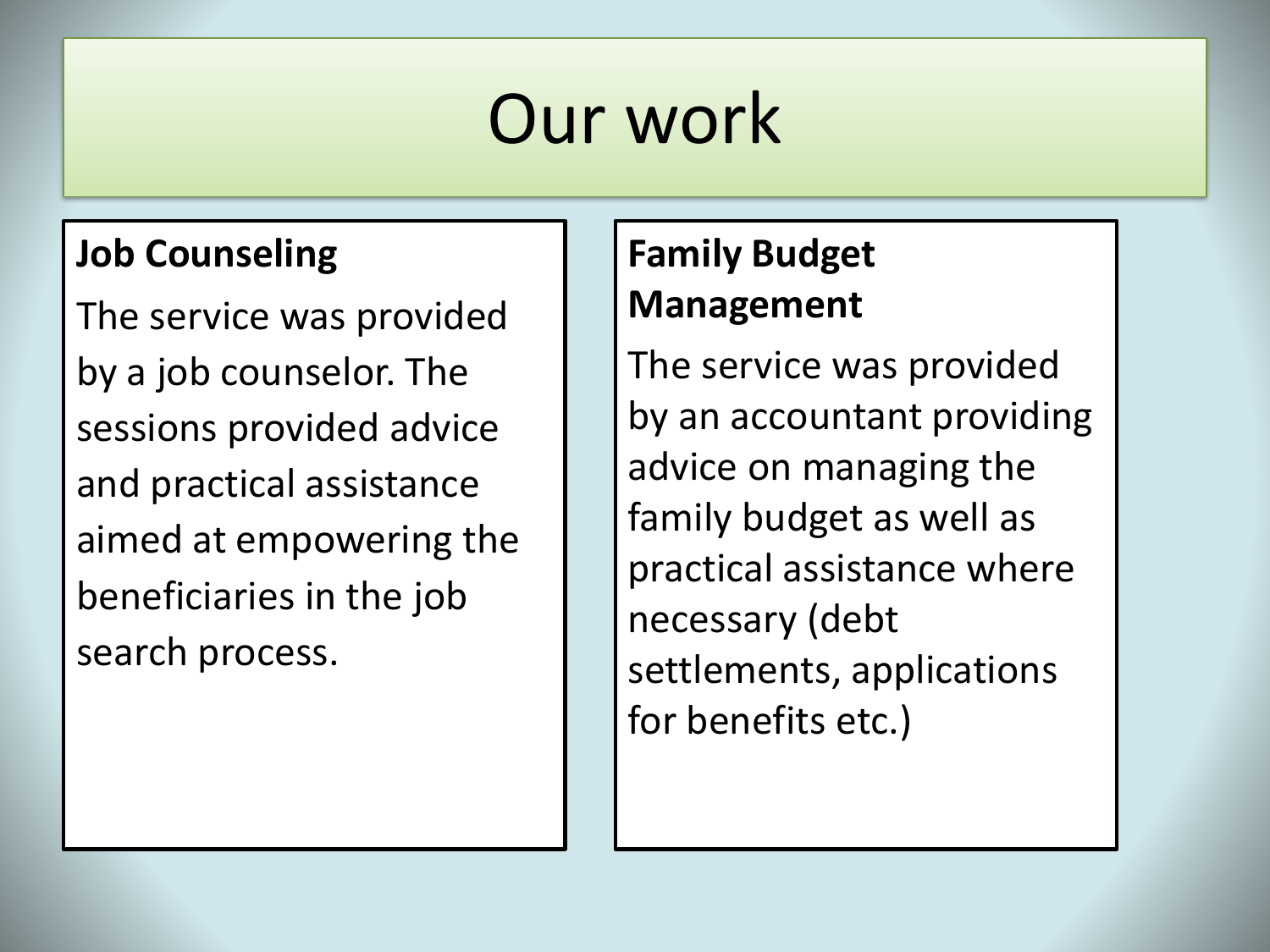#### **Educational experiential seminars for adults**:

- Work Counseling and Entrepreneurship Development Cycle.
- Psychology Cycle
- $\checkmark$  Health Cycle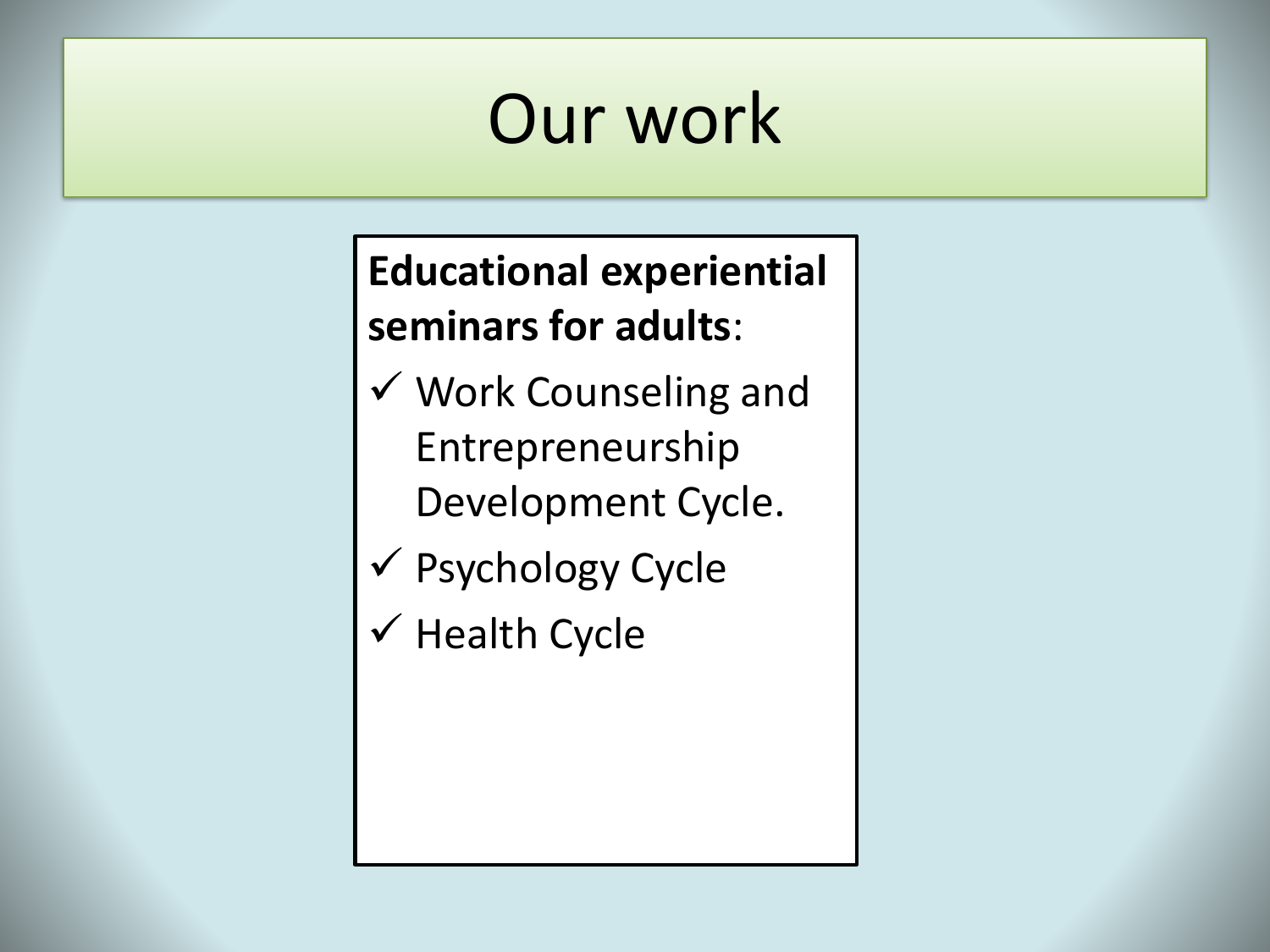## Our work in numbers

| <b>Individual Psychosocial Counseling Sessions</b>           | 1.531 |
|--------------------------------------------------------------|-------|
| Children's workshops                                         | 50    |
| Hours of educational programs                                | 463   |
| Individual Children Psychosocial Counseling Sessions         | 1.020 |
| <b>Family Budget Management Sessions</b>                     | 227   |
| Individual Psychosocial Counseling & Job Counseling Sessions | 225   |
| <b>Psychosocial Counseling Group Sessions</b>                | 33    |
| Seminars                                                     | 18    |
| Events                                                       | 3     |
| <b>Theatrical Plays</b>                                      | 5     |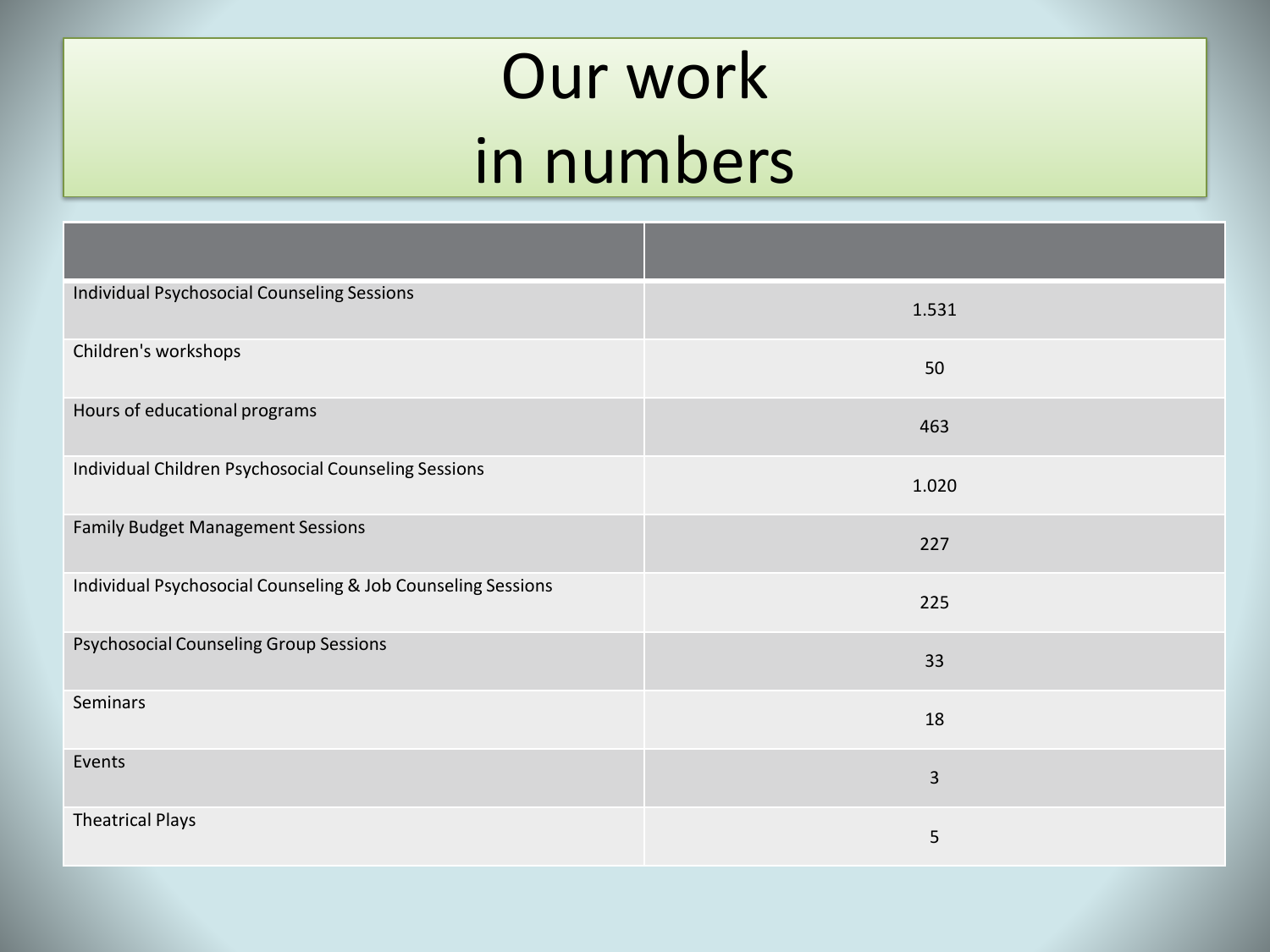### Achievement

- $\checkmark$  Added value to the lives of beneficiaries
- $\checkmark$  All the above contributed to the selection of the Center of the Child as a good practice of FEAD by the European Commission included in the relevant publication along with 27 other good practices from across the European Union.